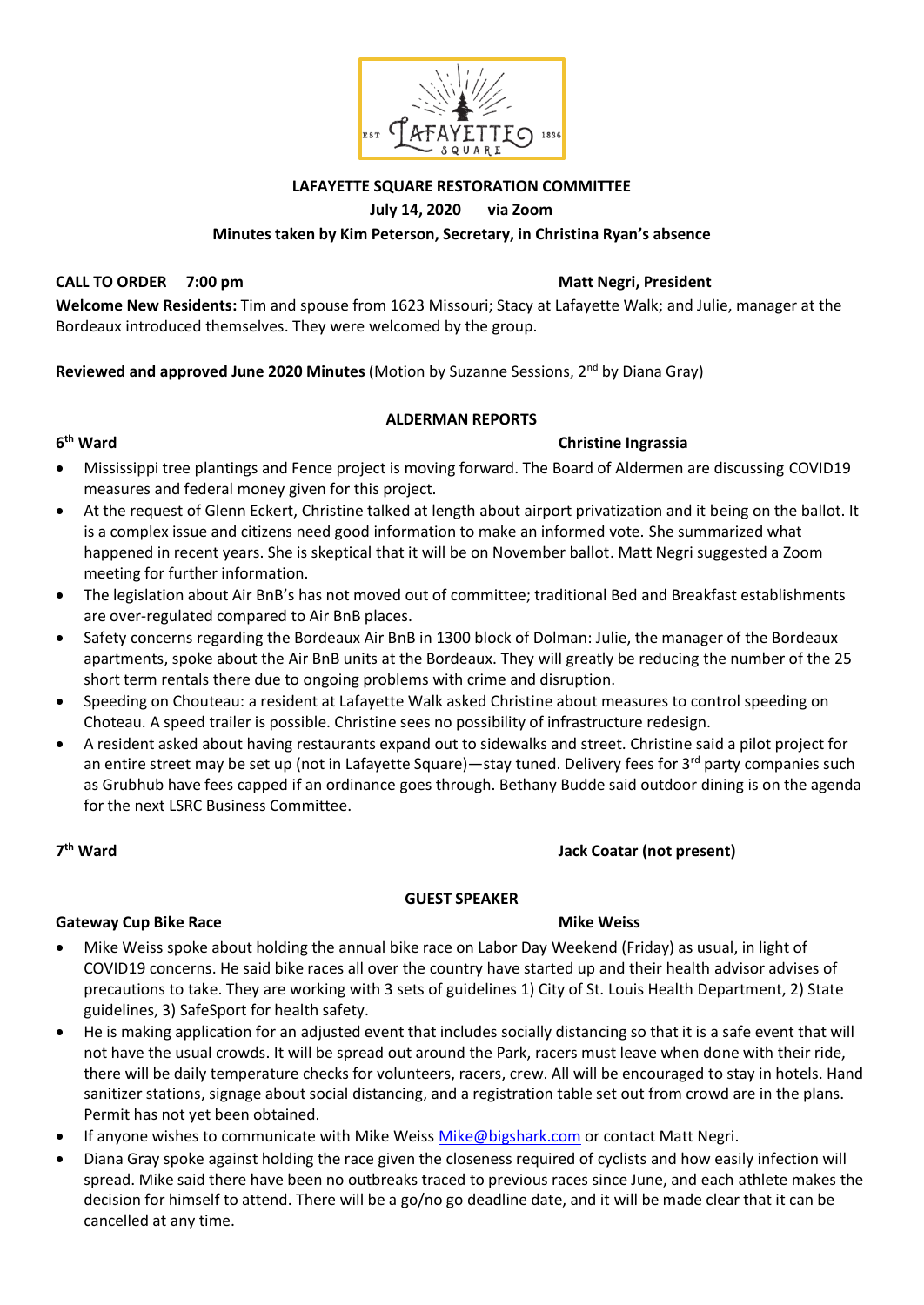### **YMCA** *Nicolle Hahn*

• Nicole thanked the LSRC for our donation which helped very much in this year's \$90,000 capital campaign. All of this money goes to supplement membership, team programs, refugee swim lessons, adult and fitness programs. She will send a link to a promotional video to Matt for distribution should anyone want to see it. The Y closed in March for virus control, reopened June 15 with masks, smaller classes, childcare, blood drive, food drive, and a modified summer day camp.

### **POLICE REPORT**

# **3rd District Officer Sherdon Douglas**

- There were 9 crimes in June. A robbery took place at Lafayette and Jefferson on June 6 where two men took a book bag from a protestor on his way home; they later took his car, found in Peabody. In addition, there were 5 larcenies including items stolen from cars. She suggests walking around our cars each time we use it to check on license plates and tags. Other crimes: there was an auto theft and breakins at 1600 S. Jefferson at Boost Mobile and 1600 Mississippi where a truck with keys in ignition was stolen from a garage.
- During July 1-13 there was a larceny. Residents mentioned vandalized car on Dolman and other issues not included in these crime stats. Officer Douglas will look into it with possible reasons beings reports are not yet fully processed, and Dolman crimes count in Peabody's stats. Linda Weiner mentioned her car was vandalized at 12XX Missouri during protests when police were very busy.
- Dogs off Leash: Officer Douglas reviewed the ordinance about dogs which states dogs must be on a leash or held in control in public spaces. Given concerns of residents, officers will be patrolling the Park and handing out citations to dog owners not in compliance. A resident will help by posting signage about leash ordinance.

### **NEW AND ON-GOING BUSINESS**

### **Strategic Plan Update Linda Weiner Linda Weiner Linda Weiner**

- Linda Weiner summarized the process and invited all to give feedback. See Strategic Plan on the LSRC web site. A short summary may be distributed to generate comments. It will be launched in the fall.
- Bill O'Dell and Ron Gorman are making plans to welcome new residents.
- Please complete the survey about volunteering in the LSRC.

Matt summarized the process of identifying a firm to renovate our website. It has been a 2-year process and is an investment of \$10,000. Dixie reviewed our goals for a new website. 3 firms responded, 2 of those within our budget. The Steering committee looked at each point and evaluated each firm, and chose Story Power. We plan to launch in mid-September.

### **VP of Community Affairs Dixie Gillaspie**

• Dixie Gillaspie said she has resigned her position because she is moving, and she handed the reigns to Jeff Baird. Jeff introduced himself and thanked Dixie. He invited people to submit photos to an archive, to be used for our new website. We are looking for images that fit the theme "Life in the Square." Submissions need to be your own work and give permission to publish.

### **COMMITTEE REPORTS**

### **Treasurer's Report Clark Affholder (not present)**

• Matt said the Treasurer's report was distributed via email, let him know if questions.

### Lafayette Sq Business Association (LSBA) **Bethany Budde**

- Bethany summarized their Zoom meeting. There were no safety problems in June, and none so far in July. Items discussed were the Bike Race, a Passport of goods/services for residents, a newsletter.
- Committee Election takes place in November and they will elect several positions including their committee head to serve on LSRC Board. Their fundraising, membership, and security committees will work with comparable LSRC committees. They are working on a membership drive. She listed changes in each business inducing a new Market at SqWires.

# **Matt Negri/Dixie Gillaspie Matt Negri/Dixie Gillaspie**